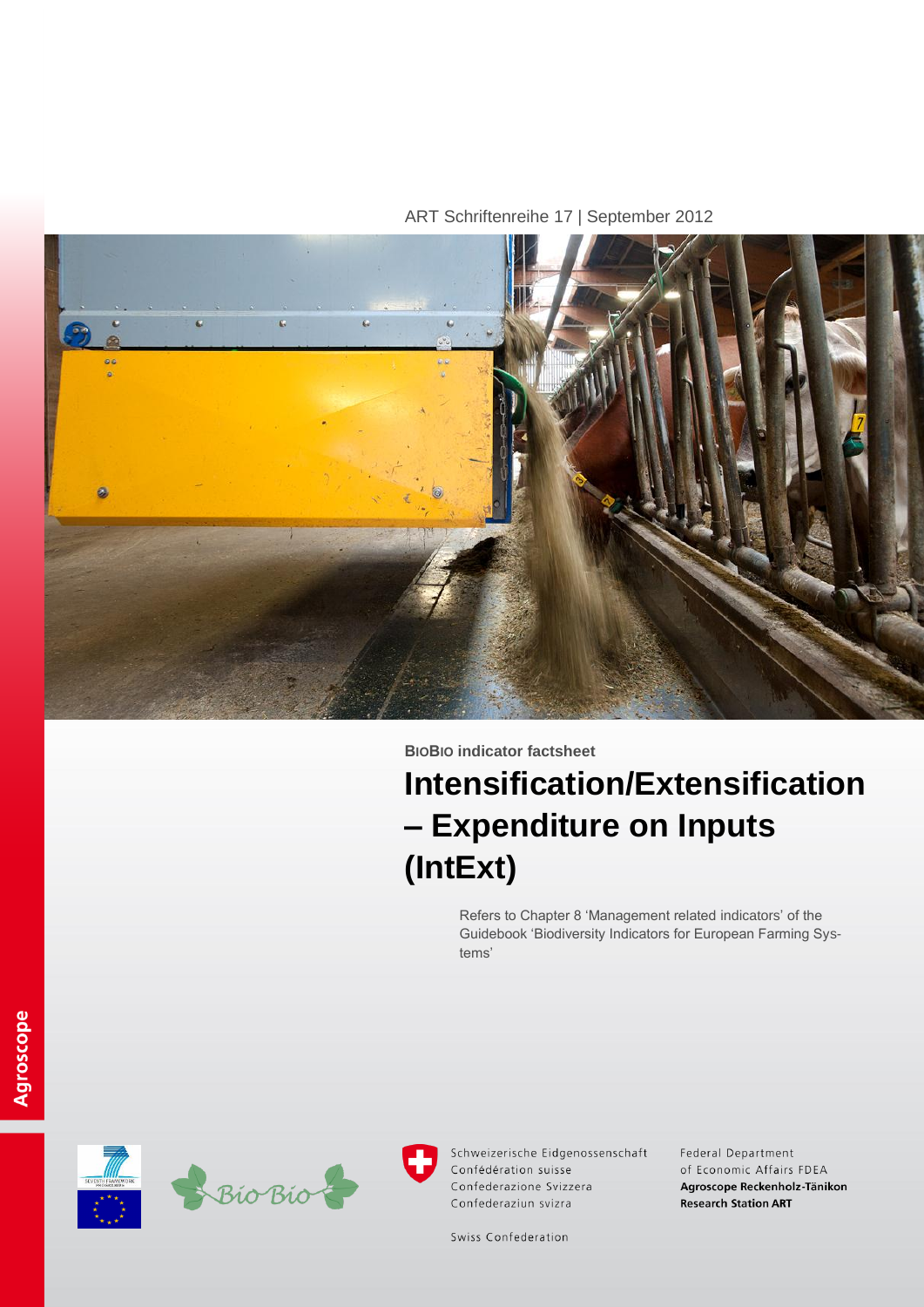# **Intensification/Extensification - Expenditure on Inputs (IntExt)**

#### **Description**

Annual expenditures on fertiliser, crop protection, pesticides and concentrate feed stuff. The **unit** of measurement is Euros (€) per ha utilized agricultural area (UAA).

It is a **pressure indicator**. This indicator was proposed to distinguish between farms of low, medium or high farming intensity by IRENA (indicator No.15). The intensification of agricultural production is characterised by increases in farm production (yields) based on higher inputs of fertiliser, crop protection, machinery, water and energy.

#### **Surveyor skills**

Data collection can be implemented by technical staff (farm interviews, retrieval from databases). No specific expert knowledge is required for indicator calculation.

#### **Data collection method**

In farm-level surveys, farmers must be interviewed using a structured questionnaire provided by the BioBio field handbook (farm visits or telephone).

## **Calculation method**

Input variables:

Expenditures in Euro (€) for

- Fuel (F)
- Fertiliser & pesticides (FP)
- Concentrate fodder (CF)
- AUAA: Utilised agricultural area

To even out major differences between years (e.g. bulk purchases in times of low prices), data were recorded for the previous 3 years. The average for each input variable was calculated, if data for 2 or 3 years were available.

$$
IntExt = (F + FP + CF)/AUAA
$$

#### **Results from BioBio case studies**

In grazing systems, a main cost factor is the purchase of concentrate fodder. The least expensive farming system with regard to external inputs was the Spanish Dehesas (see graph). The grazing systems in Wales and Hungary had low to moderately high expenditures, whereas some of the German, Bulgarian, Swiss and Norwegian livestock systems spent considerable amounts on fodder purchase. There was a wide range within individual case studies.

#### **Synergies with other indicators**

There are no synergies with other indicators in data collection.

#### **Estimated effort and costs (labour effort required, analysis)**

An average of 8 hours per farm must be calculated for the collection of the BioBio farm management indicators. This includes the interview, data processing and data check. However, there is considerable variation in time effort depending on the complexity of farms and the implementation (telephone interviews or farm visits).

#### **Correlation with other indicators**

For almost all BioBio case studies, the indicators of expenditures and of 'Energy Input' showed similar trends and were positively correlated. No such correlations were found for the Bulgarian and Italian case studies.

Negative correlations with almost all species indicators were identified for the German mixed and the Spanish olive farms. Furthermore, negative relationships were established for the 'Wild Bees and Bumblebees' in France and 'Spiders' in Norway.

#### **Change in expenditures as an indicator**

In extensive regions, rising expenses for external inputs suggest a trend towards more intensive forms of farming. Purchases of external fodder sustain higher livestock densities. Additional mineral fertilizer input raises nutrient levels over the agricultural area.

#### **Interpretation**

Interpretation needs to take into account that the indicator value can be affected by e.g. exchange rate (for countries outside the Euro zone) and fluctuations of prices. The indicator value may thus change whilst farm practices actually remain the same (or vice versa).

#### **Strengths and weaknesses**

The original assumption was that farmers would have data documented in their books because external inputs are an important cost factor. This was not necessarily the case and it was difficult to get reliable data from farmers. For fuel, both the consumption in litres and the expenditure for the year 2009 was recorded, for cross-checking. Frequently, this data was found not to match properly.



*'Expenditure on fertiliser, crop protection and concentrate feed stuff' in BioBio case study farms (€ per ha utilized agricultural area).*

*Particularly high costs accrued for fodder purchase in Bulgaria and certain intensive cropping systems in the Netherlands (orchards, field strawberries).*